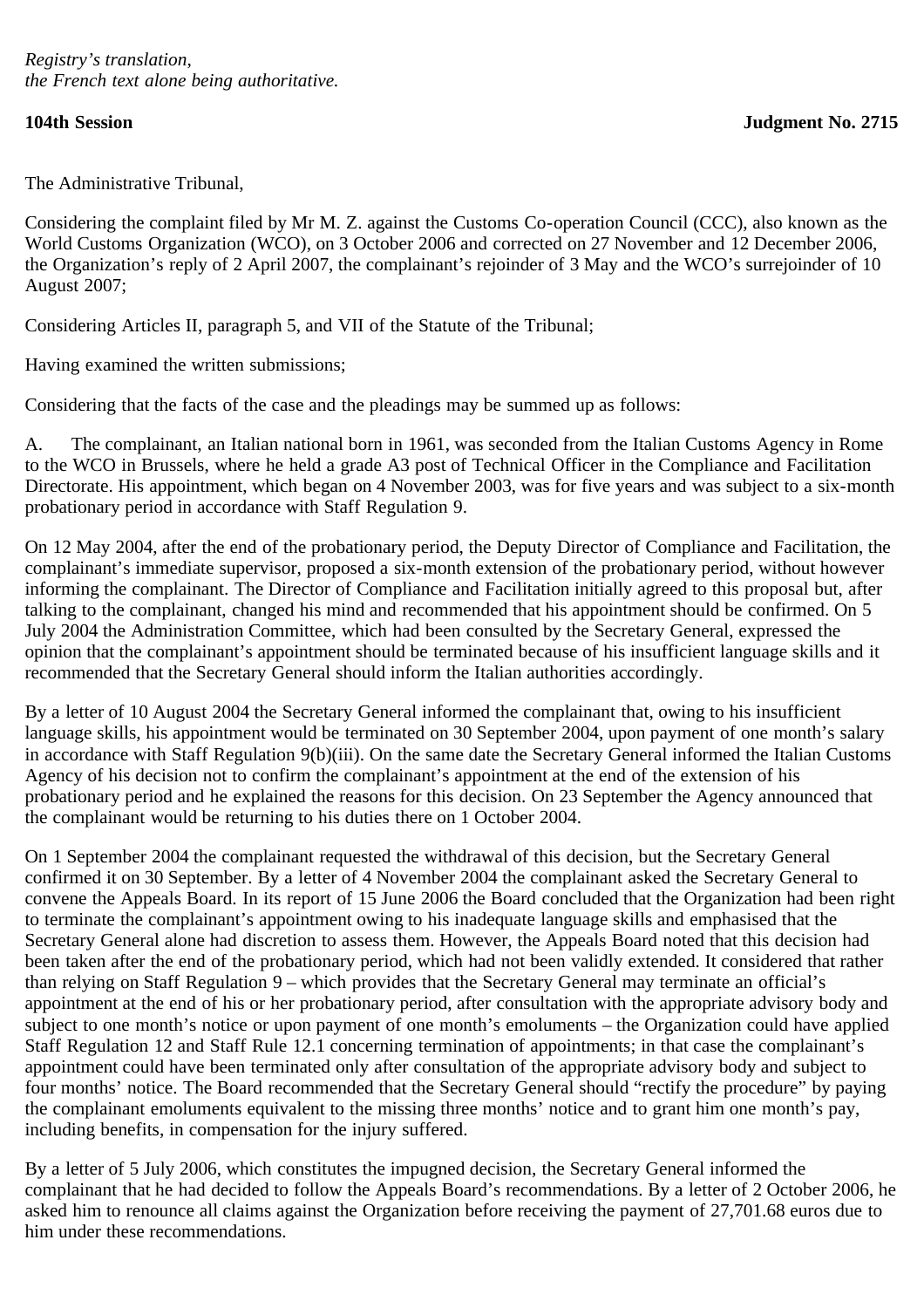B. The complainant asserts that the Organization caused him considerable injury by deciding on 10 August 2004, that is to say after he had been in his job for nine months, to terminate his appointment without giving him the notice provided for in Staff Regulation 12. He submits that he was not informed of any decision at the end of his six-month probationary period, although according to Staff Regulation 9 it could be extended only "with the consent of [the] official and after consultation with the appropriate advisory body". Furthermore, according to Staff Rule 9.2, a report on his competence, efficiency and conduct should have been transmitted to the Secretary General before the end of the fifth month of his probationary period. After the end of the probationary period, he therefore believed that his contract would run its full term.

The complainant emphasises that it was not until 10 May 2004 that the Deputy Director told him that he intended to submit an unfavourable report on him, giving "insufficient linguistic proficiency as a pretext". He points out that his work had not been criticised prior to the letter of 10 August 2004. The complainant considers that his contract has therefore been terminated, but that the requirements of Staff Regulation 12 have been disregarded.

He disputes the Organization's reasons for terminating his appointment and provides several examples of his past achievements to prove that he has a good command of English. Furthermore, the complainant believes that the real reason his contract was ended was that his supervisor wanted an English-speaking assistant. With regard to the decision of 10 August 2004, he contends that the Secretary General did not follow the correct procedure and that, rather than exercising his discretion, he acted arbitrarily, thereby violating his right of defence. He is of the opinion that "no reason [had] to be given" for this decision. The complainant also takes the Organization to task for having informed the Italian Customs Agency of the decision and the reasons for it, without notifying him.

He endeavours to show that he suffered injury by losing his post at the Organization, which meant that he had to leave Belgium and return to Italy where he then held a post which was not as good as his previous one. He adds that the Appeals Board's recommendations have not been implemented.

The complainant requests the setting aside of the "decision of 5 July 2004" to terminate his contract, which was confirmed by the decision of 5 July 2006, damages in the amount of 164,636.88 euros for material injury and 50,000 euros for moral injury, as well as legal counsel's fees in the amount of 5,000 euros and the costs of the proceedings.

C. In its reply the Organization first submits that the complaint is irreceivable for failure to comply with the time limit of 30 days allowed for the correction of a complaint under Article 6(2) of the Rules of the Tribunal, since the translations which the complainant was asked to supply were sent one month after the expiry of this deadline. It then points out that the complainant is requesting the setting aside of the decision of 5 July 2004 to terminate his contract, but that since this "decision" was in fact no more than an opinion issued by the Administration Committee, it is not challengeable. It further holds that the complainant did not ask the Appeals Board to set aside the decision to terminate his appointment and he cannot therefore request the Tribunal to set it aside.

On the merits the defendant asserts that the procedure laid down in Staff Regulation 12 and Staff Rule 12.1 was duly followed, because the Administration Committee issued its opinion on 5 July 2004 and the emoluments equivalent to four months' salary have been paid, as is clear from the letter which the Secretary General sent to the complainant on 5 July 2006.

It observes that, contrary to the complainant's submissions, the Deputy Director expressed numerous written and oral criticisms of the complainant's command of English; it annexes to its reply documents which, it says, were drafted by the complainant and corrected by his immediate supervisor. Furthermore, the complainant was informed that confirmation of his appointment was jeopardised by his shortcomings in English, because the application form, in which he had indicated that he spoke English "very well", made it clear that any misrepresentation or material omission might result in the annulment of any subsequent appointment.

The Organization contends that it was obliged to inform the Italian authorities of its decision, since secondment constitutes a tripartite relationship, and that it played no part in the decision of these authorities regarding the post to which the complainant was to be assigned. It holds that the damages claimed by the complainant are excessive.

D. In his rejoinder the complainant presses his pleas. He asserts that the submission of translations after the time limit does not affect the receivability of his complaint. He also asserts that he used all the means at his disposal to express his disagreement with the decision to terminate his appointment, and that he asked the Appeals Board to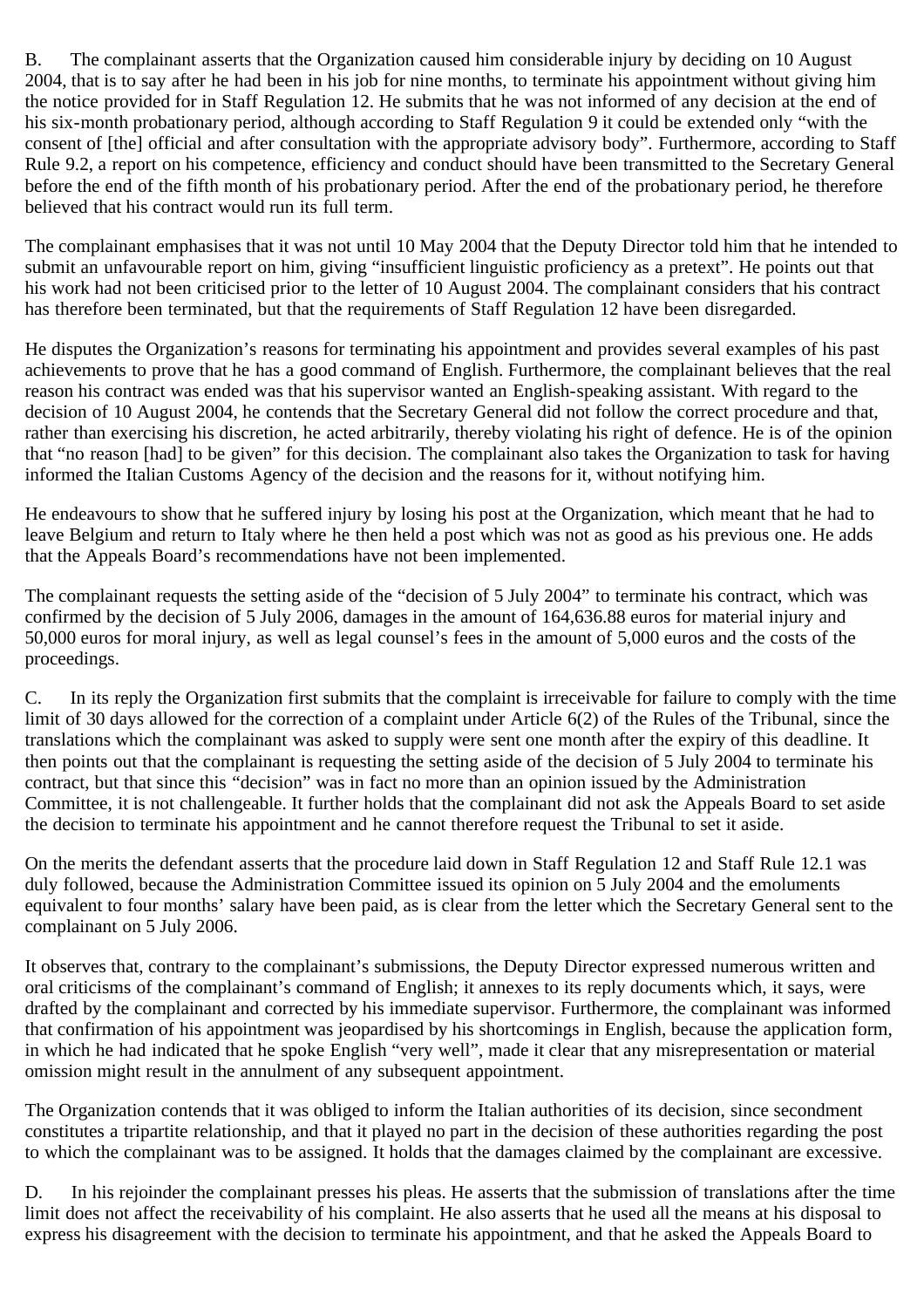award him only damages because reinstatement was impossible. The complainant contends that he has still not been paid the sum of 27,701.68 euros due to him pursuant to the decision of 5 July 2006.

E. In its surrejoinder the WCO reiterates its position.

## CONSIDERATIONS

1. The complainant, who was an official of the Italian Customs Agency, was seconded to the WCO on 4 November 2003. He was taken on as a Technical Officer at grade A3 in the Compliance and Facilitation Directorate, on the basis of a five-year contract providing for a six-month probationary period in accordance with Staff Regulation 9.

No decision about the complainant's situation after this probationary period was taken before its expiry on 3 May 2004.

On 12 May 2004, after a discussion with the complainant, the Deputy Director of Compliance and Facilitation, who was his immediate supervisor, drew up a probation report indicating that the complainant's work was not entirely satisfactory. The author of this report therefore suggested that the probationary period should be extended for a further six months, as authorised by Staff Regulation 9. In a further report, dated 19 May, the Deputy Director explained his reasons in greater detail and mentioned in particular the complainant's insufficient language skills. Although he had initially recommended an extension of the probationary period, the Director of Compliance and Facilitation changed his mind after talking to the complainant. In the end, on 30 June, he recommended that the complainant's appointment should be confirmed. The Head of the Division of Administration and Personnel recommended that the Secretary General should consult the Organization's Administration Committee with a view to either extending the probationary period or terminating the appointment. On 5 July 2004 the Committee recommended that the Secretary General should terminate the appointment. By a decision of 10 August 2004, which was preceded by a conversation between the complainant and the Head of the Division of Administration and Personnel, the Secretary General terminated the complainant's appointment with effect from 30 September 2004 upon payment of emoluments equivalent to one month's notice, in accordance with Staff Regulation 9.

In response to the complainant's request of 1 September 2004 that this decision be withdrawn, the Secretary General confirmed it by a letter of 30 September. In consequence of his dismissal, the complainant returned to the Italian Customs Agency, which assigned him to a post in the Regional Directorate of Emilia-Romagna.

The Appeals Board, to which the complainant referred the matter, considered that, while the Organization had been right to end his appointment, this decision had been taken after the expiry of the probationary period, because that period had not been validly extended. The Board deduced from this that it would have been possible in this case to apply, instead of the rules on the follow-up to a probationary period, those to be found in Staff Regulation 12 and Staff Rule 12.1, which govern the termination of appointments and which stipulate, in particular, that category A officials must be given four months' notice. The Board therefore recommended that the complainant should receive emoluments equivalent to the missing three months' notice, plus emoluments corresponding to one additional month in compensation for the injury suffered.

By a letter of 5 July 2006 the Secretary General informed the complainant that he had decided to follow the Appeals Board's recommendations and thus to pay him four months' emoluments.

It must be noted that by a letter of 2 October 2006 the Secretary General notified the complainant that he nevertheless intended to make payment of the compensation awarded to him on 5 July subject to an undertaking from the complainant that he would renounce the exercise of all means of appeal against the WCO.

It was at this stage that the complainant asked the Tribunal to set aside the "decision of 5 July 2004" terminating his contract, as well as the decision of 5 July 2006 by which the Secretary General endorsed the Appeals Board's recommendations, and to order the Organization to pay him, inter alia, 24 months' remuneration and 50,000 euros, respectively, in compensation for the material and moral injury which he claims he has suffered.

## *Application for a hearing*

2. The complainant has requested the convening of a hearing. The submissions and appended items of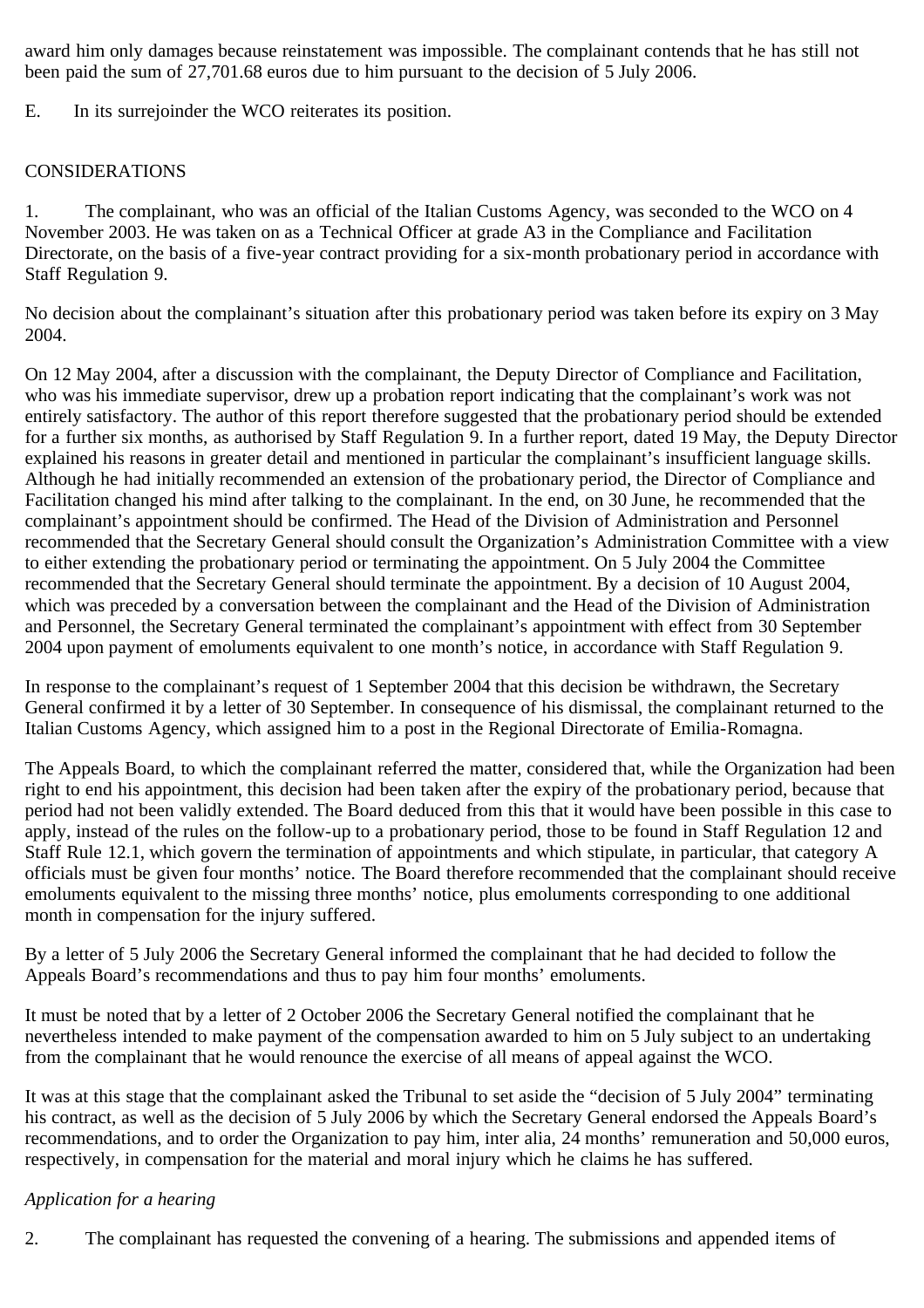evidence produced by the parties are, however, sufficiently enlightening for the Tribunal to consider that there is no need for such a hearing.

## *Receivability of the complaint*

The Organization contends that the complaint is irreceivable for two reasons.

3. First, it submits that the complaint is irreceivable because the complainant did not supply the certified translation into French of certain appended items of evidence, which were written in Italian, within the thirty-day period he was allowed under Article 6(2) of the Rules of the Tribunal.

It is indeed clear from the file that this time limit for correction of the submissions, which ran from 12 October 2006, the date of a letter sent to the complainant by the Registrar of the Tribunal, was not met, because the requested translations were not supplied until 27 November and 12 December. It must be noted that the complainant did not ask for an extension of the time limit under Article 14 of the Rules of the Tribunal, which he should have done.

However regrettable this late correction might be, it does not render the complaint irreceivable. It must be stressed that, as was stated in Judgment 2439, the possibility of correcting a complaint which does not comply with the formal requirements of Article 6(1) of the Rules is given to international civil servants as a means of protecting them against the strict implications of a procedure with which they are not necessarily familiar. It is therefore inadvisable to be too pedantic about the conditions for making such a correction.

It would be excessively formalistic to endorse the Organization's view that a complaint registered within the time limit laid down in Article VII, paragraph 2, of the Statute of the Tribunal is irreceivable merely because the translation of some appended items of evidence was supplied only after some delay. The only consequence thereof should be that the Tribunal should disregard the items not produced in time.

4. The Organization also submits that the claim to set aside the decision to dismiss the complaint is irreceivable for two reasons: firstly, it is mistakenly directed against the Administration Committee's preliminary opinion, which is not challengeable; secondly, it has not been submitted to the Appeals Board and hence internal means of redress have not been exhausted in respect thereof.

On the first point, it is true that the complaint incorrectly states that it seeks the setting aside of the "Organization's decision of 5 July 2004" to end the complainant's employment contract, whereas the Secretary General's decision to that effect is in fact dated 10 August 2004, and 5 July 2004 is the date of the Administration Committee's opinion, which is not challengeable. However, the complainant's intention, which must be ascertained without taking into account this purely factual error, was plainly to challenge the Secretary General's decision of 10 August 2004.

Moreover, since the complainant also challenged the decision of 5 July 2006 by which the Secretary General confirmed the decision of 10 August 2004 terminating his appointment, while granting him compensation, he must be deemed to have intended also to impugn this earlier decision, albeit indirectly.

On the second point, there is no merit to the Organization's argument that the complainant did not request the setting aside of the decision of 10 August 2004 before the Appeals Board, because it is clear from the file that this was the essential purpose of the appeal lodged with that body.

In this regard, the Organization relies on a written statement submitted to the Board by the complainant in which he indicated that he intended to focus his request on the award of compensation, since in practice it was impossible to annul the decision terminating his appointment. But this statement, the sole aim of which was to draw the consequences from a situation which was in fact difficult to reverse, should not be construed as a waiver of his right to challenge this decision. This was also the position taken by the Appeals Board, because in its recommendations it examined the validity and merits of the decision.

Lastly, the Tribunal observes that this is also how the Organization itself has interpreted the scope of the dispute so far, because the Secretary General's letter to the complainant of 5 July 2006 expressly referred to the Appeals Board's report "concerning the appeal […] filed against [the] decision of 10 August 2004 to terminate [his] appointment".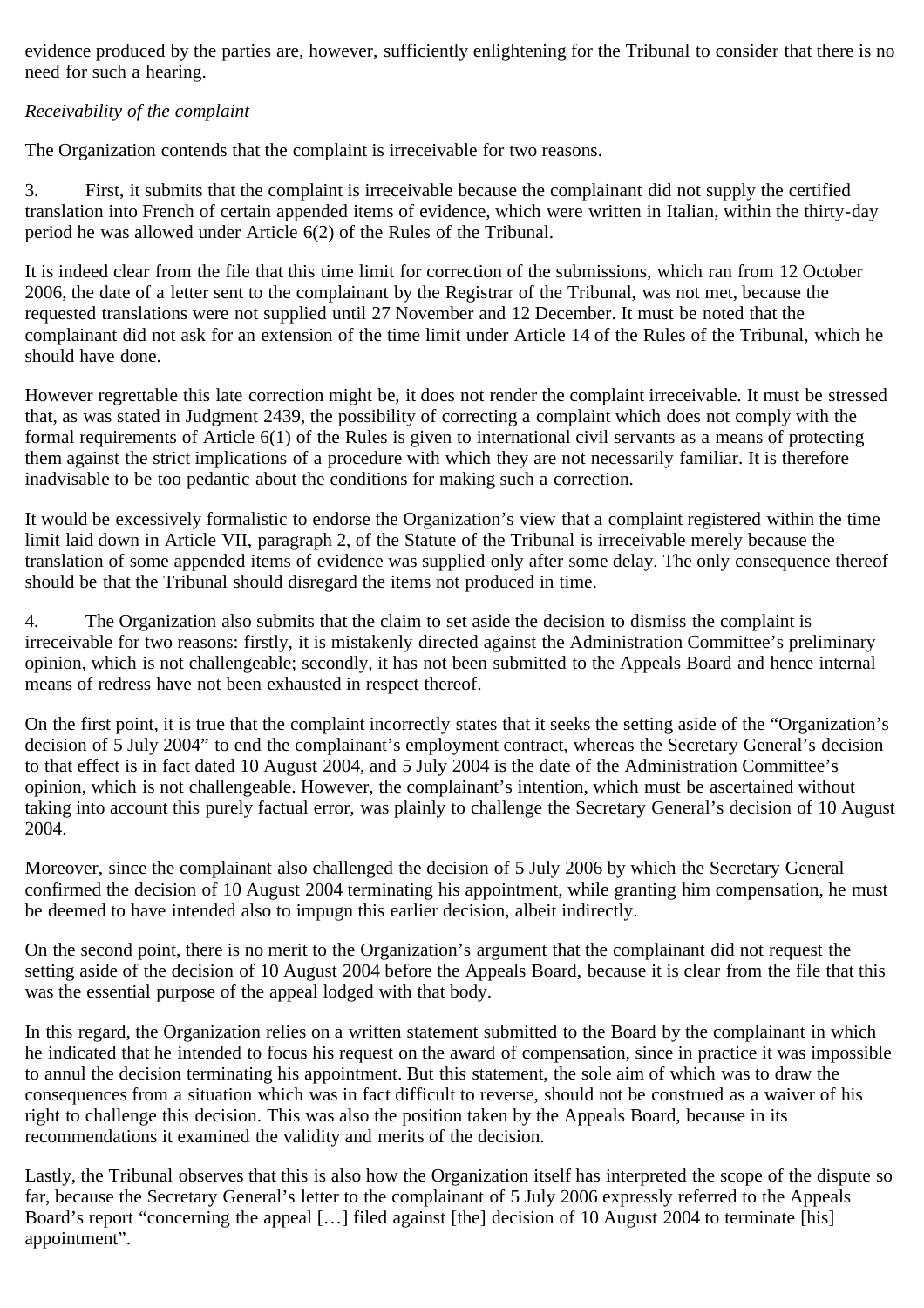Consequently, neither of the objections to the receivability of the complaint can be accepted.

#### *Lawfulness of the decision to terminate the complainant's appointment*

5. As the Tribunal has consistently held, the decision of an international organisation's executive head not to confirm a staff member's appointment is a discretionary one. But although the Tribunal will review such a decision only on limited grounds, it will nevertheless set the decision aside if it rests on a mistake of fact or of law, if it was taken in breach of a rule of form or of procedure, if some essential fact has been overlooked, if clearly mistaken conclusions have been drawn from the evidence or if there has been abuse of authority (see for example Judgment 1183, under 7).

In this case the Tribunal considers that the decision of 10 August 2004 to terminate the complainant's appointment was tainted with two flaws.

6. Firstly, on the basis of the evidence on file, it cannot be said with certainty that the complainant was clearly warned in good time that there was a serious likelihood that his appointment would be terminated at the end of the probationary period.

The facts set out above indicate that, contrary to his submissions, the complainant was given the right to be heard before the decision was taken to terminate his appointment, because the officials who were responsible for issuing an opinion on his case met with him on at least three occasions. But these meetings were held after the probationary period had expired and shortly before the decision was taken.

As the Tribunal stated in Judgments 1386, 1817 and 2529, an international organisation has a duty to ensure that an official on probation is given due warning, in sufficient time and in specific terms, that his appointment might be terminated at the end of his probationary period.

In this case, the reports of the complainant's supervisors and the corrections and annotations made to the documents he drafted, which have been submitted by the Organization, do convince the Tribunal that he was criticised during his probationary period and, in particular, that he could not be unaware that his language skills were deemed insufficient. These documents do not, however, establish that he was told plainly – and this goes much further than just making observations – that these criticisms could result in the outright termination of his appointment at the end of the probationary period.

In view of the facts set out above, the Tribunal is very sceptical that such a warning was clearly given. The reports issued at the end of the probationary period by the complainant's immediate supervisor and by the Director of Compliance and Facilitation rather suggest that they were undecided whether to extend the complainant's probationary period, as proposed by the former, or immediately to confirm his appointment, as advocated by the latter. Thus, it was not until the final stage in the decision-making process within the Organization that the idea of terminating the appointment took shape and finally prevailed after the Administration Committee had been consulted. In these circumstances the Tribunal cannot take the view that the complainant was cautioned in good time that he should seriously contemplate the possibility of such an outcome.

7. Secondly, the decision to terminate the complainant's appointment was taken, in breach of the Organization's internal rules, in particular of Staff Regulation 9, well after the expiry of the six-month probationary period which commenced on the date on which his appointment took effect.

The report of the complainant's supervisor was not drawn up during the fifth month of the probationary period, as stipulated in Staff Rule 9.2, and since the internal advisory bodies responsible for giving an opinion on the complainant's situation can hardly be said to have displayed any particular alacrity, the decision to terminate the complainant's appointment was not reached until 10 August 2004, in other words more than three months after the end of the probationary period.

While the complainant certainly cannot infer from this that his contract should continue for its full term, it is clear that the probationary period was not properly extended in the manner laid down in Staff Regulation 9 – which would have required the complainant's express consent.

By thus keeping the complainant in his post after the expiry of the probationary period, the Organization committed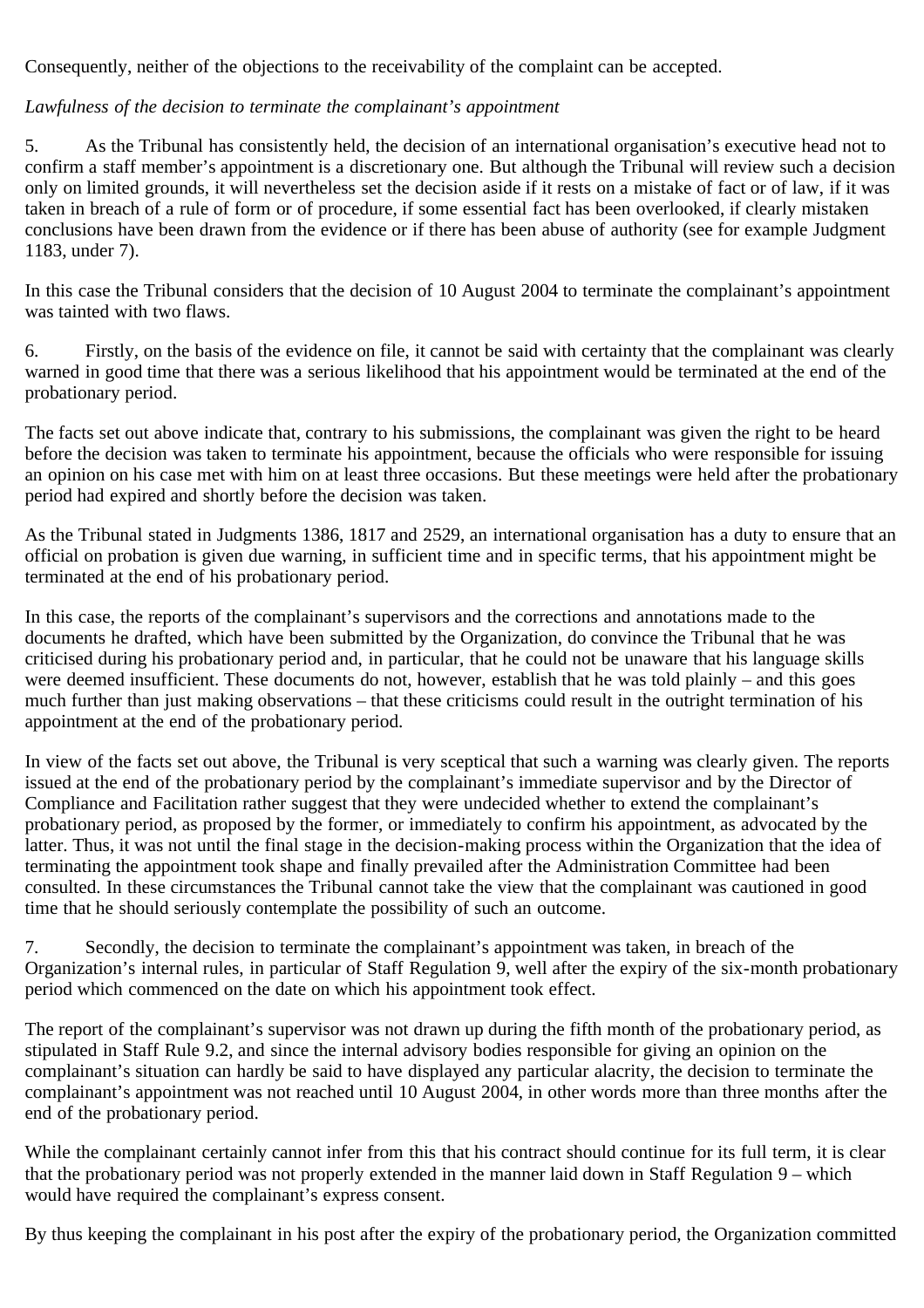a further breach of its rules on top of that identified above.

This second breach was all the more injurious to the complainant precisely because, as he had not been clearly warned of the unfavourable final decision which would be taken concerning him, the fact that he was kept in his post for more than three months encouraged him to believe that his appointment had been confirmed, or at least that his probationary period had been extended.

8. The conclusion is that the decision of 10 August 2004 to terminate the complainant's appointment was taken in breach of the safeguards relating to the completion of a probationary period on the conditions laid down in the applicable rules and regulations and in the Tribunal's case law.

Consequently, and without there being any need to examine the other pleas entered with respect to this decision, the latter must be set aside.

The same applies to the decision of 5 July 2006, inasmuch as it confirmed the previous decision.

9. In the circumstances of the case, if only because of the time which has elapsed since the termination of the complainant's appointment, this setting aside of the decision cannot reasonably result in his reinstatement. The Tribunal considers, on the other hand, that the complainant is entitled to full compensation for the injury resulting from the unlawful termination decision.

## *Evaluation of the injury suffered*

10. The uncertainty in which the complainant was kept regarding his situation at the end of the probationary period, for more than three months after its expiry, together with the sudden nature of the final announcement of his dismissal without any sufficiently clear prior warning, caused the complainant undeniable moral injury.

In addition, the fact that this decision was taken on 10 August 2004, in other words at a date which left the complainant little time to prepare as well as possible for his return to the Italian Customs Agency after the summer holidays and to organise his family's move back to Italy before the start of the new school year, caused a serious disruption of his life for which compensation should likewise be provided.

11. The Tribunal considers on the other hand that the complainant has no grounds to seek compensation for any injury he allegedly suffered on account of the disclosure of the reason for the termination of his appointment to the Italian Customs Agency or the announcement of the decision within that agency.

With regard to the criticism of the complainant's language skills, it must be recalled that the description of the post to which he was appointed stressed that he must be able to "draft and express himself fluently in one of the Organization's official languages (English or French) and that he should also possess a good knowledge of the other". The evidence convinces the Tribunal that the complainant's language skills, however creditable they may be, were not quite as good as he had said they were when he was recruited. In these circumstances, the complainant naturally laid himself open to the criticism that his language skills were not up to the required level, and he cannot really complain about the fact that he received an unfavourable assessment in this area – the implications of which he greatly exaggerates by regarding it as an "indelible stain" on his career and curriculum vitae.

Contrary to the complainant's submissions, the Organization cannot be criticised in any way for having stated the grounds for its decision. On the contrary, since the decision concerned the termination of an official's appointment, both Staff Regulation 12 and the case law made it absolutely necessary to state the reasons for it.

Nor did the Organization commit an error by notifying the Italian Customs Agency that the complainant's appointment had been terminated – it was obviously obliged to do so in order to enable him to go back to his original employer at the end of his secondment – or by informing it of the reasons for this decision, if only for the sake of courtesy. In this connection the Tribunal points out that, if these authorities had not been informed of the grounds for the decision, they might have thought that it was based on reasons far more serious than inadequate language skills. This information in itself in no way harmed the complainant.

Lastly, the Tribunal holds, in accordance with its case law, that the Organization cannot be held responsible for the complainant's treatment by the Italian Customs Agency on his return to it – if indeed it was injurious in any way. In this case this statement should, however, be qualified somewhat, because the circumstances in which the decision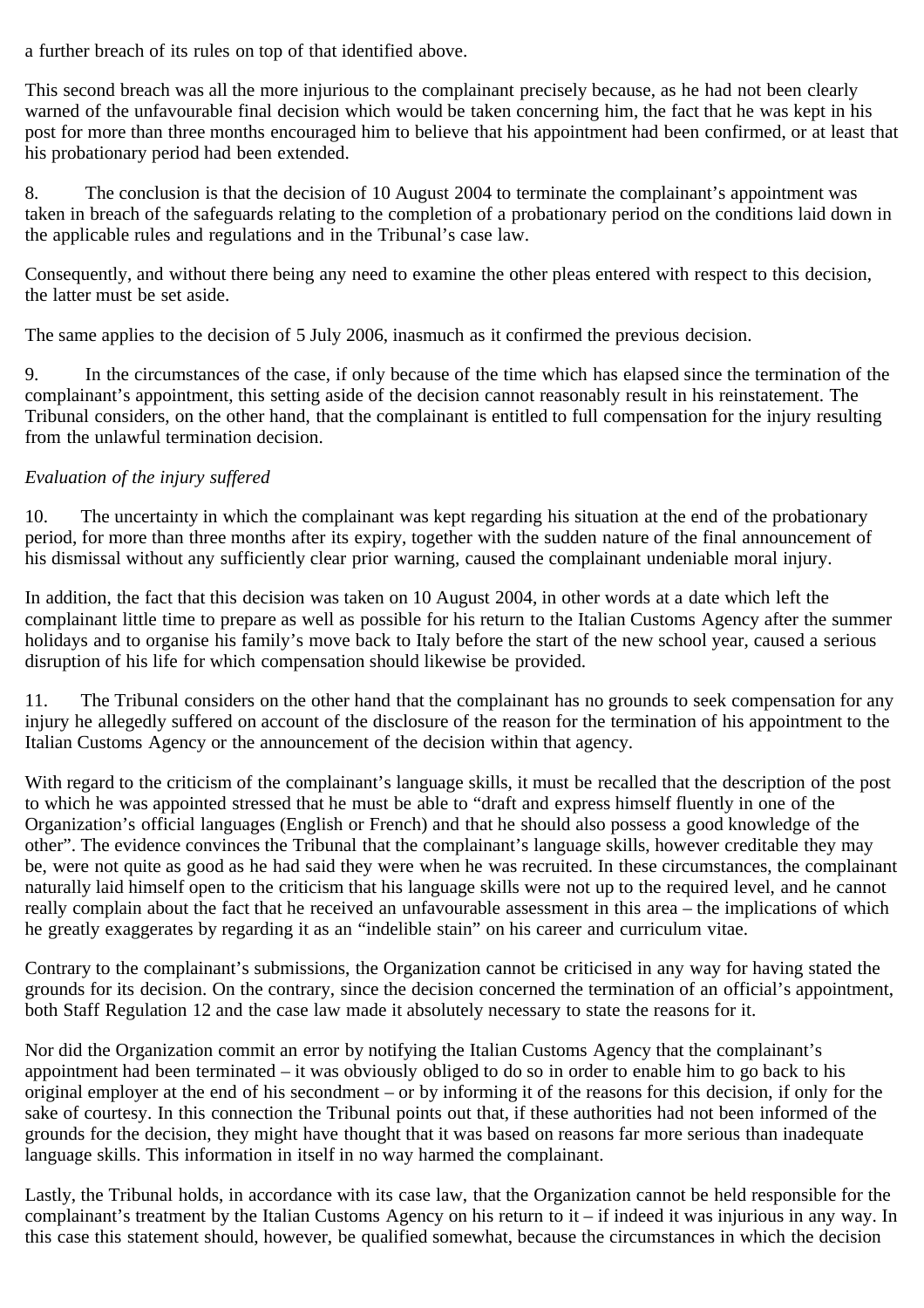which has been set aside was announced were likely to render the complainant's smooth return to the Agency more difficult, especially with regard to the post he could be offered. But this injury forms part of the disruption of his life which was mentioned above.

12. All in all, even though the claims of injury put forward by the complainant can be accepted in part only, the compensation equivalent to four months' remuneration, which was awarded to him pursuant to the Secretary General's decision of 5 July 2006 in accordance with the Appeals Board's recommendations, cannot be deemed sufficient to redress all the injuries he has suffered.

In this case the Tribunal considers that it is fair to award the complainant compensation under all heads equivalent to six months' emoluments, in other words two months in addition to the sum already granted in principle, each month's remuneration being calculated in the same way as in the decision of 5 July 2006 without the Organization being entitled to deduct therefrom other income received by the complainant since the termination of his appointment.

13. With respect to the compensation already awarded by the decision of 5 July 2006, which allegedly had not been paid when the rejoinder was filed, the Tribunal draws attention to the fact that the Secretary General's letter of 2 October 2006 contained an unlawful clause which should definitely be censured, in that its purpose was to make the actual payment of the sum in question subject to an undertaking from the complainant that he would renounce all means of appeals.

An international organisation commits a serious breach of the general principles of law by violating, through such conduct, international civil servants' right of appeal, especially to the Tribunal.

14. Since the complainant succeeds in part, he is entitled to costs in the amount of 5,000 euros.

# DECISION

For the above reasons,

1. The decision of the Secretary General of 10 August 2004 to terminate the complainant's appointment and that of 5 July 2006, inasmuch as it confirmed the former decision, are set aside.

2. The Organization shall pay the complainant compensation equivalent to six months' emoluments, in other words two months in addition to the amount of compensation already awarded by the decision of 5 July 2006, in accordance with the conditions stipulated in consideration 12 of this judgment.

3. It shall also pay him costs in the amount of 5,000 euros.

4. All other claims are dismissed.

In witness of this judgment, adopted on 15 November 2007, Mr Seydou Ba, President of the Tribunal, Mr Claude Rouiller, Judge, and Mr Patrick Frydman, Judge, sign below, as do I, Catherine Comtet, Registrar.

Delivered in public in Geneva on 6 February 2008.

Seydou Ba

Claude Rouiller

Patrick Frydman

Catherine Comtet